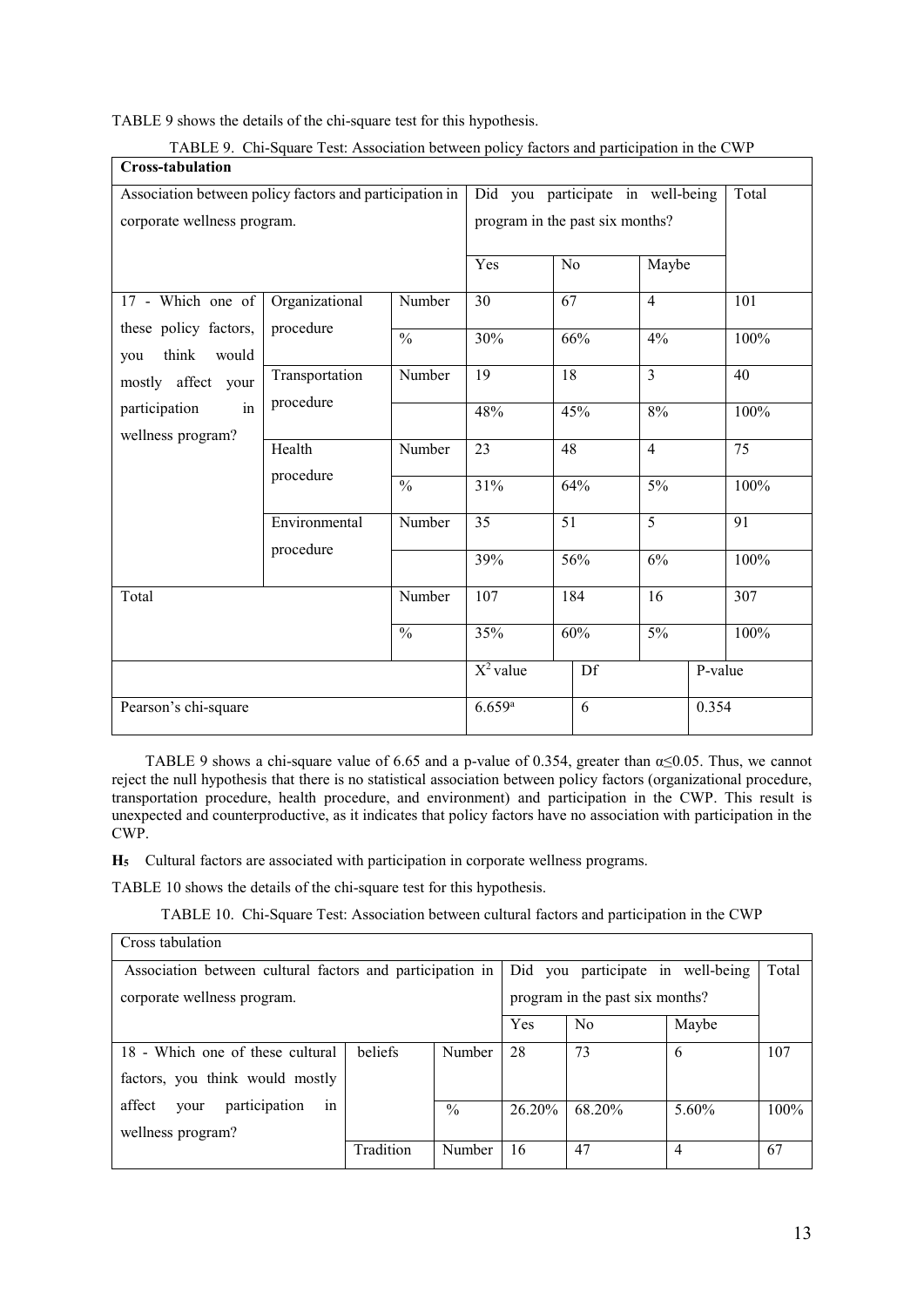|                                    |             | $\frac{0}{0}$ | 24% |    | 70% | 6%             | 100% |  |
|------------------------------------|-------------|---------------|-----|----|-----|----------------|------|--|
|                                    | Language    | Number        | 12  |    | 20  | $\overline{4}$ | 36   |  |
|                                    |             | $\frac{0}{0}$ | 33% |    | 56% | 11%            | 100% |  |
|                                    | of<br>Rules | Number        | 48  |    | 44  | $\overline{2}$ | 94   |  |
|                                    | behavior    | $\frac{0}{0}$ | 51% |    | 47% | 2%             | 100% |  |
| Total                              |             | Number        | 107 |    | 184 | 16             | 307  |  |
|                                    |             | $\frac{0}{0}$ | 35% |    | 60% | 5%             | 100% |  |
|                                    | $X^2$ value |               |     | Df |     | P-value        |      |  |
| $26.785^a$<br>Pearson's chi-square |             |               | 8   |    |     | $.001**$       |      |  |
|                                    |             |               |     |    |     |                |      |  |

TABLE 10 shows a chi-square value of 26.78 and a p-value of 0.001, which is less than  $\alpha \le 0.05$ . Thus, we reject the null hypothesis that there is no strong statistical association between cultural factors (rules of behavior, tradition, language, and beliefs) and participation in the CWP. This result was expected, indicating that cultural factors have a significant association with participation in the CWP.

## DISCUSSION, LIMITATIONS, AND FUTURE STUDIES

This study aimed to understand what factors are associated with participation in CWPs in Bahrain. The literature has frequently posited that the participation rate remains below expectations and does not reach 50% of eligible employees in its optimal situation. The results of this research revealed that among individual factors, motivation is the most important factor associated with participation in CWPs. This result is expected and is in line with the results of prior studies (Ballentine et al. 2003; Baloshi, 2018; Batorsky et al. 2016) that highlighted that the success of a CWP depends on its attached incentive-based plan, including monetary or non-monetary incentives.

E 10 shows a chi-square value of 26.78 and a p-value of 0.001, which is less than ce0.05. all hypothesis that there is no strong statistical association brower cultural algotos chull hypothesis that there is no strong stat The results also suggest that social environment factors (instructors and family) are associated with participation in a CWP. This result conforms to the results of (Baloshi 2018; Fugas, Meliá & Silva 2011; Yun & Silk 2011). They stated that the social environment, including the support of family, instructors, and peers, fosters participation in CWPs. The results also reveal that the physical environment factor of the atmosphere is associated with employees' participation in a CWP. This result suggests that the wellness program's context is significant for employees' participation (Chandrasekar, 2011; Person et al. 2010). In a way, this indicates that when the physical environment is attractive and appealing, it will encourage employees to participate in the wellness program. Fivestar facilities are expected to attract more employees to participate than inadequate facilities. Conversely, possessing old and dirty sports machines conveys a clear message that is not welcoming.

Within organizational policy factors, the organizational procedure is the most important factor associated with employees' participation in a CWP. It has been suggested that before a company decides to initiate a wellness program, it should ensure that it has all the organizational procedures and leadership support to help achieve its purpose (Lier et al. 2019; Passey et al. 2018). If an organization aims to increase participation, it should have a clear plan to encourage employees to participate. Interestingly, among cultural factors, beliefs and rules of behavior play a critical role in the participation process, which is in line with the results of Baloshi (2018), Brenton-Peters (2015), Hamm (2017), Maletzky (2017), and Middlestadt et al. (2016). This suggests that prebeliefs and attitudes about a wellness program determine its participation rate and success. How employees perceive health issues determines their intention to participate or not. Since their day of birth, every employee is controlled by different value systems, which partly emerge from family, school, community, and religion and affect how they perceive and interpret issues in the surrounding environment.

In Arab culture, religious values and tribal customs are the dominant rules of behavior that control an employee's thoughts about participating in a CWP. At the social level, women need to wear traditional dress and accompany a male family member when going outdoor. The social milieu that deemphasizes the importance of wellness programs, especially physical activities, was reported as a barrier to participating in wellness programs, especially in physical activity (AlQuaiz, & Tayel 2009; Al-Kaabi et al. 2011; Donnelly et al. 2011, Kahan 2011). Furthermore, the results show several barriers preventing employees from participating in the CWP. The most dominant barrier was no time before, during, or after work, which is in line with the results of prior studies (Conlon 2013; Edmunds et al. 2013; Maletzky 2017). This result indicates that companies should consider the most appropriate time for employees before launching a wellness program and dedicate the correct time slot during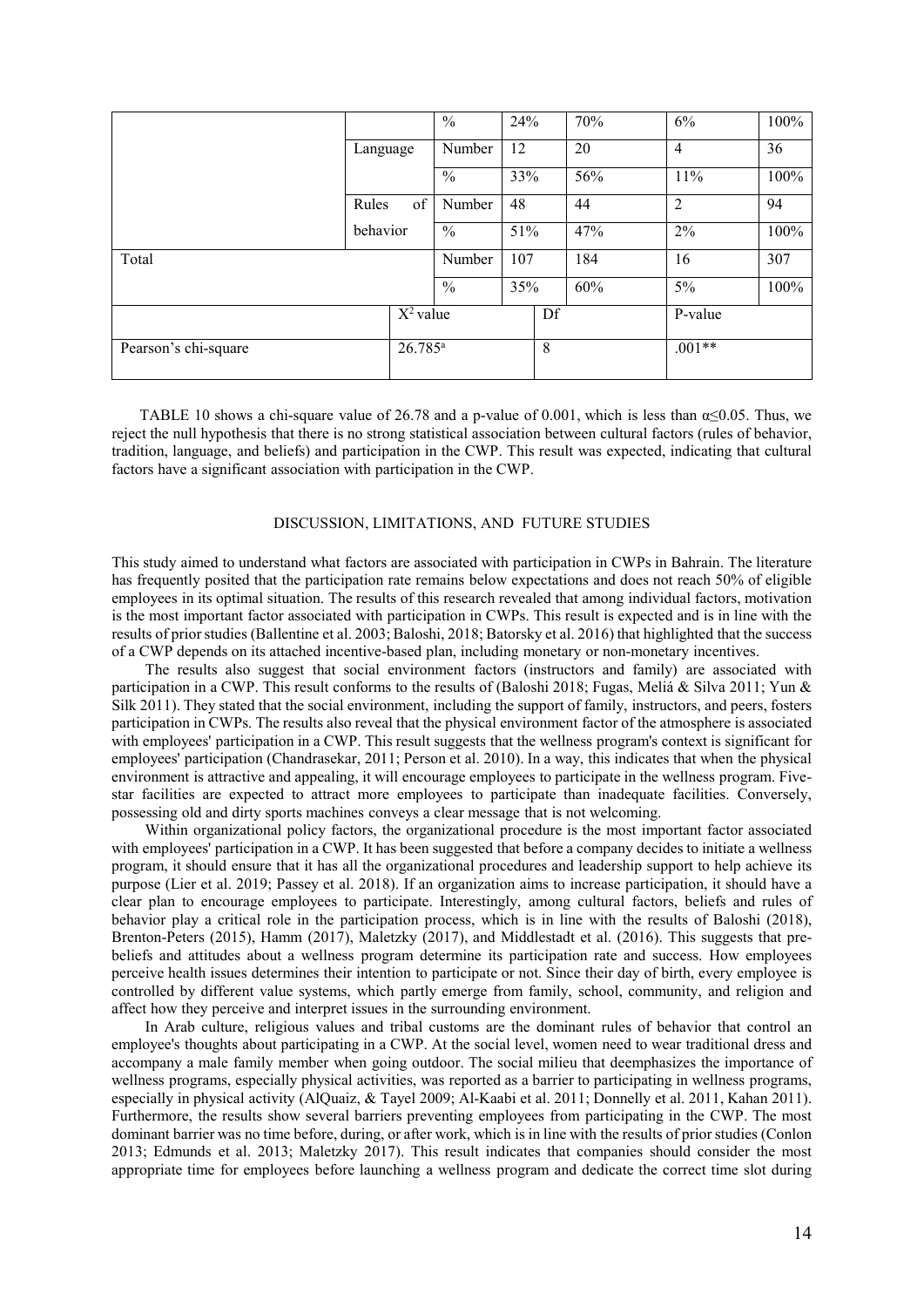working hours. Unsurprisingly, in Arab culture, employees preferred the personalized diet or exercise counseling aspect of the wellness program to physical exercise for two reasons, many individuals are overweight and obese, and the harsh weather in both summer and winter. Interestingly, an appealing physical environment was the most significant incentive for employees to participate in the wellness program, which concurs with the GCC culture that focuses on lavish facilities. Employees prefer monetary incentives to nonmonetary ones, but this seems to be the norm in a wealthy nation.

vanisions uses new vis smalle a completige to wompare the resion sectivect decision and interest and the constrained twitter factors shocked with CMS to individual factors, social environment factors may also play essentia The researchers did their best to minimize limitations, but the research results are not free of them. First, the study is descriptive, and no analytical inference was possible because of the nature of the research measures. Future studies can mitigate this shortcoming by developing an appropriate pool of measures that facilitate hypotheses testing. Second, the study is cross-sectional and reflects the opinions of the respondents at a specific time. Therefore, future studies should be longitudinal to understand the changes in the factors associated with employees' participation and observe the consistency of factors' occurrence. Third, the study represents only one company, so by no means can we generalize the results. Future studies may look to the phenomenon at a sectoral level, such as manufacturing, banking, and hospitality, to produce generalizable results and compare CWPs. Fourth, the variations that inCWPs make it challenging to compare the results between them. Some wellness program initiatives partially cover one or two aspects, such as physical activity or nutrition. Fifth, this study limited the factors associated with CWPs to individual factors, social environment factors, physical environment factors, organization policy factors, and cultural factors. However, other factors may also play essential roles in employees' participation, such as having a program's champion and prior physical exercise experience.

## MANAGERIAL IMPLICATION

The managerial implications can be derived from the foregoing discussion: any successful CWP requires employees' participation because they are the core of any business. Therefore, many of the following considerations should be given to the workforce's perceptions to improve participation rate and improve business outcomes.

- 1. To create and implement a positive culture towards participation in the corporate-wellness- program
- 2. Motivation: one of the main objectives of a corporate-wellness-program is to remove the barriers and provide internal inspiration and external incentives for such a program
- 3. Should hire an instructor and a coordinator
- 4. Company family day: having an annual family outing to improve program participation.
- 5. Finding an atmosphere: employers must avoid parks and the external environment due to the culture and very-hot weather during summer to maintain participants' rate.
- 6. Changes or add new policies: to implement corporate-wellness-program during working hours to spend more time with their family after working hours.
- 7. Shorter workout classes: introduce short classes (30 minutes) through various times and days of the week to increase the participation rate in the corporate-wellness-program.
- 8. Offering optional nutrition classes: offering classes for employees on how to shop for the right ingredients and cook with them.
- 9. Customizing the corporate-wellness program: should be customized to meet the need.
- 10. Customized exercise programs: The exercise program must contain both individual and group programs and should include traditional exercise with modern exercise.
- 11. Stress management programs: stress reduction or stress management programs should be developed and implemented to help the workforce deal with stress and include prevention, recovery, and cognitive behavior therapy.

## **CONCLUSIONS**

Identifying factors associated with employees' participation in wellness programs still needs further exploration, as wellness programs' elements vary from one program to another and from one company to another. An individual's direct contacts like family and peers influence their participation in a wellness program. Wellness programs have to be attached to clear and encouraging incentive-based plans. The attractiveness of the physical environment reflects high-quality wellness services, which enable employees' participation in a wellness program. Having the right organizational producers such as strategies, processes, and structures induces employees to participate in wellness programs. An employee's specific values and beliefs determine their perception of wellness program benefits and, in turn, their decision to participate or not. Unsurprisingly, in wealthy nations, nonmonetary incentives play a more significant role in employees' participation than monetary ones. The wellness program's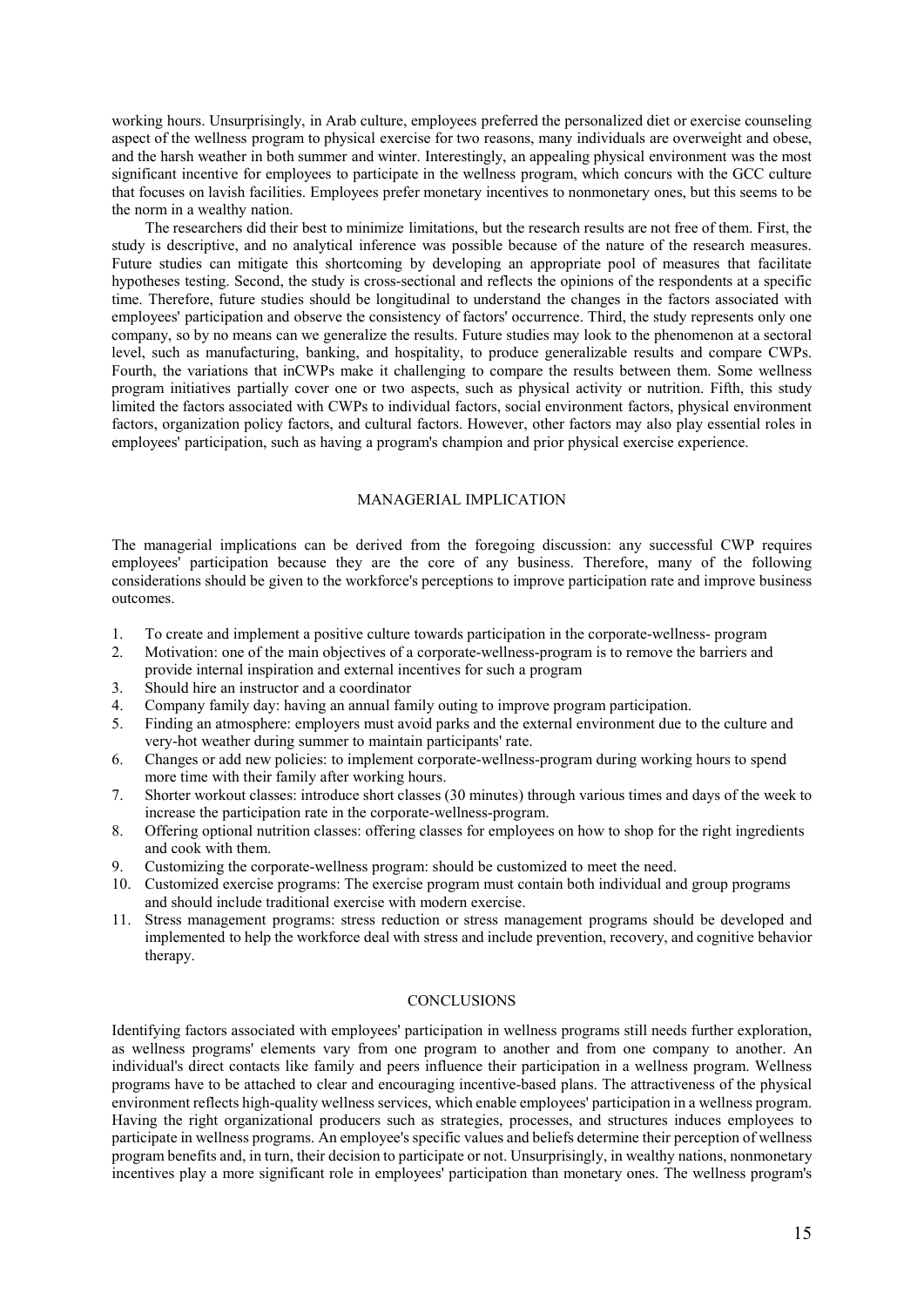biggest challenge is an inconvenient time before, during, or after working hours. Finally, in Arab culture, physical exercise comes second in priority after diet when health issues were mentioned.

## REFERENCES

- Al-Alawi, A. I. 2005. Motivating factors on information technology employees in Bahrain hotel industry. *Information Systems 6*(2): 224-30.
- Al-Alawi, A. I., Al-Azri, A. S., & Mohammad, H. N. 2016. Investigating the factors affecting job satisfaction and turnover: Case of Sultan Qaboos University. *Journal of Human Resources Management Research 2016*(2016): c1-15.
- Al-Kaabi, J., Al-Maskari, F., Afandi, B., Parkar, H., & Nagelkerke, N. 2009. Physical activity and reported barriers to activity among type 2 diabetic patients in the United Arab Emirates. *The review of diabetic studies: RDS* 6(4): 271.

AlQuaiz, A. M., & Tayel, S. A. 2009. Barriers to a healthy lifestyle among patients attending primary care clinics at a university hospital in Riyadh. *Annals of Saudi Medicine* 29(1): 30.

- Alexy, B. B. 1991. Factors associated with participation or nonparticipation in a workplace wellness center. *Research in nursing & health 14*(1): 33-40.
- ling primary care clinics at a university hospital in Riyadh. Annals of Saudi<br>
ine 29(1): 30, B. Testors associated with participation or nonparticipation in a workplace<br>
28(*BAL* 2013). Tactors associated with participati Ballentine, A., McKenzie, N., Wysocki, A., & Kepner, K. 2003. *The role of monetary and non-monetary incentives in the workplace as influenced by career stage.* EDIS document HR 016, publication of the Department of Food and Resource Economics, Florida Cooperative Extension Service, Institute of Food and Agricultural Sciences, University of Florida.
- Baloshi, M. B. 2018. Demographic factors that affect employees' participation in well-being programs in Bahrain. *International Journal of Youth Economy* 2(2): 145-164
- Batorsky, B., Taylor, E., Huang, C., Liu, H., & Mattke, S. 2016. Understanding the relationship between incentive design and participation in US workplace wellness programs. *American Journal of Health Promotion* 30(3): 198–203.
- Beck, A. J., Hirth, R. A., Jenkins, K. R., Sleeman, K. K., & Zhang, W. 2016. Factors associated with participation in a university worksite wellness program. *American Journal of Preventive Medicine* 51(1): 1–11.
- Bennett, J., Hughes, D., Hunter, J., Frey, J. J., Roman, P., Sharar, D. 2015. *Bridging public health with workplace behavioral health services: A framework for future research and a stakeholder call to action*. Retrieved from http://www.eapassn.org/Portals/11/Docs/Newsbrief/PBRNwhitepaper.pdf
- Brenton-Peters, J. 2015. *Wellness at work: What individual and organizational factors influence participation in and adherence to a workplace weight loss (weight watchers) program?* Master thesis of arts, Dalhousie University, Halifax, Nova Scotia.
- Bull, S. S., Gillette, C., Glasgow, R. E., & Estabrooks, P. 2003. Worksite health promotion research: To what extent can we generalize the results and what is needed to translate research to practice? *Health Education & Behavior* 30(5): 537–549.
- Bunton, R., Murphy, S., & Bennett, P. 1991. Theories of behavioural change and their use in health promotion: Some neglected areas. *Health Education Research 6*(2): 153–162.
- Burke, R. J., & Richardsen, A. M. 2014. *Corporate wellness programs: Linking employee and organizational health*. Cheltenham, UK: Edward Elgar Publishing.
- Chandrasekar, K. 2011. Workplace environment and its impact on organisational performance in public sector organisations. *International Journal of Enterprise Computing and Business Systems* 1(1): 1–19.
- Chapman, L. S. 2012. Meta-evaluation of worksite health promotion economic return studies: 2012 update. *American Journal of Health Promotion* 26(4): TAHP-1–TAHP-12[. http://dx.doi.org/10.4278/ajhp.26.4.tahp](http://dx.doi.org/10.4278/ajhp.26.4.tahp)
- Chiang, F. F., & Birtch, T. A. 2008. Achieving task and extra-task-related behaviors: A case of gender and position differences in the perceived role of rewards in the hotel industry. *International Journal of Hospitality Management* 27(4): 491–503.
- Clubbs, B. H., Gray, N., & Madlock, P. 2021. Using the theory of planned behavior and the technology acceptance model to analyze a university employee fitness tracker program with financial incentives. *Journal of Communication in Healthcare* 14(2): 1-14.

Cole, G. A. 2013. *Personnel and human resource management*. Boston, MA: South-Western Cengage Learning.

Conlon, A. 2013. *Health promotion in the workplace: Exploring perspectives of barriers and incentives to employee participation*. Master thesis, Minnesota State University, Mankato, Minnesota.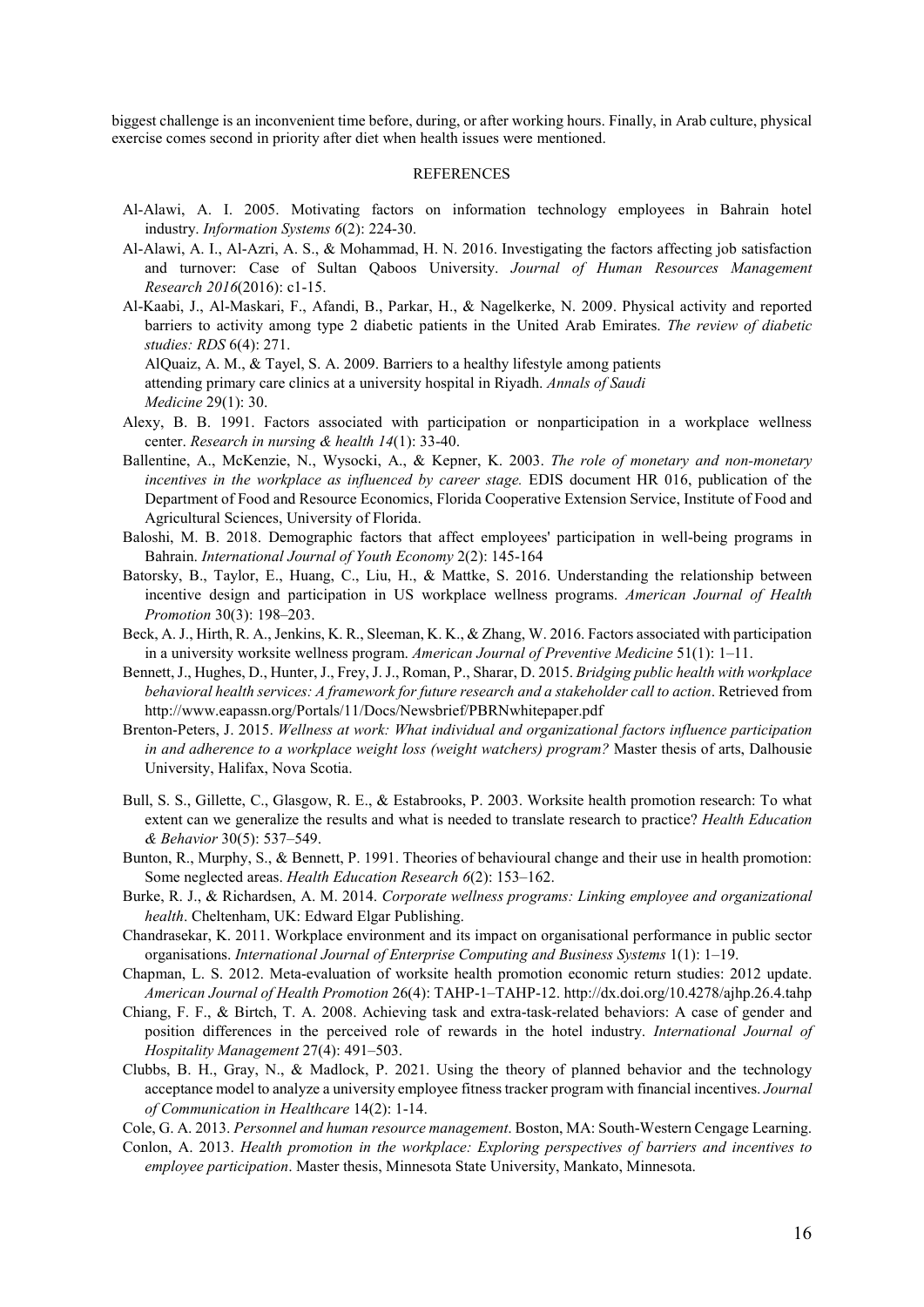- Dauner, K. N., McIntosh, C. R., & Xiu, L. 2019. Determinants of workplace health program participation among non, low, and incentive-achieving participants. *Journal of Workplace Behavioral Health* 34(2): 111-128.
- Donnelly, T. T., Al Suwaidi, J., Al Bulushi, A., Al Enazi, N., Yassin, K., Rehman, A. M., ... & Idris, Z. 2011. The influence of cultural and social factors on healthy lifestyle of Arabic women. *Avicenna* 3.
- Edmunds, S., Hurst, L., & Harvey, K. 2013. Physical activity barriers in the workplace. *International Journal of Workplace Health Management* 6(3): 227–240.
- Ellis, L., & Pennington, S. (2004). Should leaders have tusks or fangs? *Management Today 20*(9): 32–33.
- Fugas, C. S., Meliá, J. L., & Silva, S. A. 2011. The "is" and the "ought": How do perceived social norms influence safety behaviors at work? *Journal of Occupational Health Psychology 16*(1): 67.
- Grant, E. M. 2012. *A case study evaluation of two corporate employee participation wellness programs: The Cessna Comprehensive Wellness Program compared to the Kautex Non-Comprehensive Wellness Program*. Doctoral dissertation, Lawrence Technological University.
- Gelfand, M. J. 2012. Culture's constraints: International differences in the strength of social norms. *Current Directions in Psychological Science* 21(6): 420–424.
- Goetzel, R. Z., Henke, R. M., Tabrizi, M., Pelletier, K. R., Loeppke, R., Ballard, D. W., & Serxner, S. 2014. Do workplace health promotion (wellness) programs work*? Journal of Occupational and Environmental Medicine* 56(9): 927–934.
- Grawitch, M. J., Gottschalk, M., & Munz, D. C. 2006. The path to a healthy workplace: A critical review linking healthy workplace practices, employee well-being, and organizational improvements. *Consulting Psychology Journal: Practice and Research* 58(3): 129.
- **GALLEY PROOF** Grossmeier, J., Fabius, R., Flynn, J. P., Noeldner, S. P., Fabius, D., Goetzel, R. Z., & Anderson, D. R. 2016. Linking workplace health promotion best practices and organizational financial performance: Tracking market performance of companies with highest scores on the HERO scorecard. *Journal of Occupational and Environmental Medicine* 58(1): 16–23.
- Hamm, M. D. 2017. *An examination of the potential mediating effect of employee health risk status on the relationship between organizational health culture and employee engagement*. Doctoral dissertation, Grand Canyon University.
- Hayman, S. L. 2016. *The relationship between health risk and workplace productivity in Saudi Arabia*. Doctoral dissertation, Walden University.
- Henry, M. 2015. *Factors motivating employee participation in employer-sponsored health awareness programs*. Doctoral dissertation, Walden University.
- Jones, D., Molitor, D., & Reif, J. 2018. *What do workplace wellness programs do? Evidence from the Illinois workplace wellness study* (No. w24229). Cambridge, MA: National Bureau of Economic Research.
- Kahan, D. 2011. Arab American College Students' Physical Activity and Body Composition: Reconciling Middle East-West Differences Using the Socioecological Model. Research quarterly for exercise and sport 82(1): 118-128.
- Kilpatrick, M., Blizzard, L., Sanderson, K., Teale, B., Jose, K., & Venn, A. (2018). Barriers and facilitators to participation in workplace health promotion (WHP) activities: results from a cross-sectional survey of public-sector employees in Tasmania, Australia. *Health Promotion Journal of Australia* 28(3): 225-232.
- Kolacz, N. M. 2015. *Factors influencing employee participation and nonparticipation in a rural hospital's employer-sponsored wellness program*. Doctoral dissertation, Walden University.
- Krejcie, R. V., & Morgan, D. W. 1970. Determining sample size for research activities. *Educational and psychological measurement* 30(3): 607-610.
- Leininger, L. J. 2011. *Examination of the physical and social environments and their effect on health promotion program participation, self-initiated physical activity and nutrition choices among university employees*. Doctoral dissertation, California State University, Fresno.
- Lier, L. M., Breuer, C., & Dallmeyer, S. 2019. Organizational-level determinants of participation in workplace health promotion programs: A cross-company study. *BMC Public Health* 19(1): 260–268.
- Lincoln, P., & Owen, J. W. 2015. Workplace culture that promotes health and well-being for all: An imperative for health care managers and others. *Perspectives in Public Health* 135(5): 220.
- Linnan, L. A., Sorensen, G., Colditz, G., Klar, N., & Emmons, K. M. (2001). Using theory to understand the multiple determinants of low participation in worksite health promotion programs. *Health Education & Behavior* 28(5): 591–607.
- Maletzky, M. M. 2017. *Employee participation in workplace wellness programmes in the Namibian public service: Motivational factors and barriers.* Doctoral dissertation, University of the Western Cape. Available at<http://hdl.handle.net/11394/5754>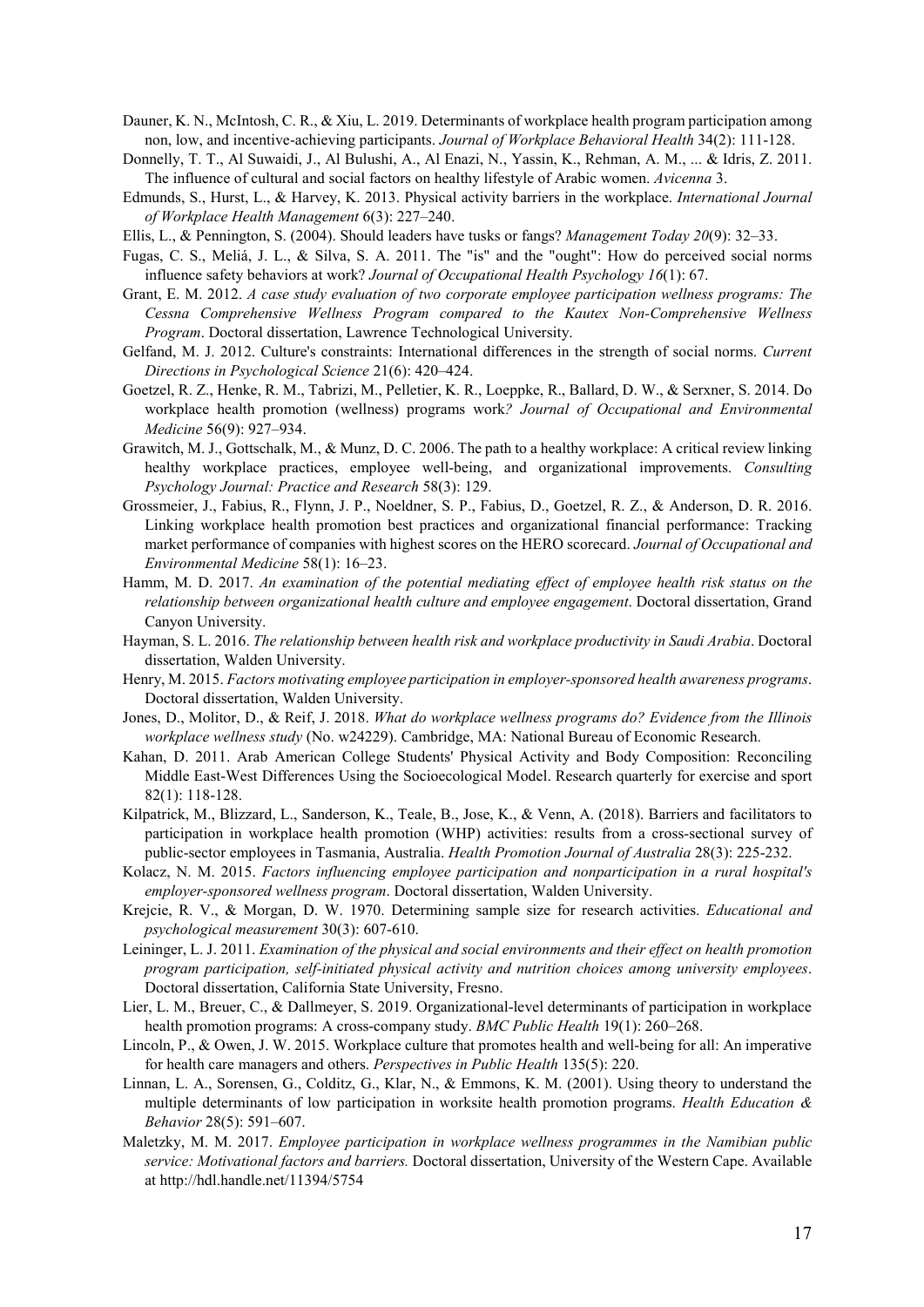- Marshall, C. 2020. Analysis of a comprehensive wellness program's impact on job satisfaction in the workplace. *International Hospitality Review* 34(2): 221-241
- May, J., Moseley, K., & Terry P. 2016. Developing culture of health metrics that really matter to companies and communities final report. Retrieved from [https://hero-health.org/wpcontent/uploads/2016/04/HERO-Final-](https://hero-health.org/wpcontent/uploads/2016/04/HERO-Final-Report)[Report](https://hero-health.org/wpcontent/uploads/2016/04/HERO-Final-Report)
- McManamy, S. 2016. Why people do...and don't...participate in wellness programs. Retrieved from <https://hbr.org/2016/10/why-people-do-and-dont-participate-in-wellness-programs>
- Mitchell, L., Amaya, M., Battista, L., Melnyk, B., Andridge, R., & Kaye, G. (2021). Manager Support for Wellness Champions: A Case Study for Consideration and Practice Implications. *Workplace Health & Safety* 69(3): 100-108.
- Moss, H., Kincl, L., & O'Neill, C. 2010. Health promotion programs and unions. The University of Oregon and Labour Education and Research Center, 1–38. Retrieved from: [https://www.researchgate.net/profile/Laurel\\_Kincl/publication/253191132\\_Health\\_Promotion\\_Programs\\_a](https://www.researchgate.net/profile/Laurel_Kincl/publication/253191132_Health_Promotion_Programs_and_Unions/links/5740f39408ae9f741b34e4c7.pdf) [nd\\_Unions/links/5740f39408ae9f741b34e4c7.pdf](https://www.researchgate.net/profile/Laurel_Kincl/publication/253191132_Health_Promotion_Programs_and_Unions/links/5740f39408ae9f741b34e4c7.pdf)
- unions mused in the bahány of North-Y-D-N-O-T-Quiltimate of wellness programs on organ<br>
meance in the bahánja industry in Kenya. *International Journal of Aceademic Research in Bust*<br> *G. K.K., Waiganjo, E. W., & Kihoro, J* Mungania, A. K., Waiganjo, E. W., & Kihoro, J. M. 2016. Influence of wellness programs on organizational performance in the banking industry in Kenya. *International Journal of Academic Research in Business and Social Sciences* 6(7): 173–187.
- Olson, R., Thompson, S. V., Elliot, D. L., Hess, J. A., Rhoten, K. L., Parker, K. N., Marino, M. 2016. Safety and health support for home care workers: The COMPASS randomized controlled trial. *American Journal of Public Health* 106: 1823–1832.
- Ott-Holland, C. J., Shepherd, W. J., & Ryan, A. M. 2019. Examining wellness programs over time: Predicting participation and workplace outcomes*. Journal of Occupational Health Psychology* 24(1): 163.
- Passey, D. G., Brown, M. C., Hammerback, K., Harris, J. R., & Hannon, P. A. 2018. Managers' support for employee wellness programs: An integrative review. *American Journal of Health Promotion* 32(8): 1789– 1799.
- Perrault, E. K., Hildenbrand, G. M., & Rnoh, R. H. 2020. Employees' refusals to participate in an employersponsored wellness program: Barriers and benefits to engagement. *Compensation & Benefits Review* 52(1): 8-18.
- Person, A. L., Colby, S. E., Bulova, J. A., & Eubanks, J. W. 2010. Barriers to participation in a worksite wellness program. *Nutrition Research and Practice* 4(2): 149–154.
- Rono, W. C. 2011. Factors that influence Adoption of Employees Wellness Programs at the Standard Group Limited. *Unpublished MBA Research Project, University of Nairobi*.
- Sears, L. E., Shi, Y., Coberley, C. R., & Pope, J. E. 2013. Overall well-being as a predictor of health care, productivity, and retention outcomes in a large employer. *Population Health Management* 16(6): 397–405.
- Stokes, G. C., Henley, N. S., & Herget, C. 2006. Creating a culture of wellness in workplaces. *North Carolina Medical Journal* 67(6): 445–448.
- Tabak, R. G., Hipp, J. A., Marx, C. M., Yang, L., & Brownson, R. C. 2016. Which worksite supports for healthy weight do employees use? *Environment and Behavior* 48(1): 131–149.
- Takala, J., Hämäläinen, P., Saarela, K. L., Yun, L. Y., Manickam, K., Jin, T. W., Lin, G. S. 2014. Global estimates of the burden of injury and illness at work in 2012. *Journal of Occupational and Environmental Hygiene* 11(5): 326–337.
- Tremblay, D. G., & Thomsin, L. 2012. Telework and mobile working: Analysis of its benefits and drawbacks. *International Journal of Work Innovation* 1(1): 100–113.
- Winnie, R. C. 2011. *Factors that influence adoption of employee wellness programs at the standard group limited*. Doctoral dissertation, School of Business, University of Nairobi.
- Yun, D., & Silk, K. J. 2011. Social norms, self-identity, and attention to social comparison information in the context of exercise and healthy diet behavior. *Health Communication* 26(3): 275–285.

Adel I. Al-Alawi (corresponding author) Department of Management & Marketing College of Business Administration University of Bahrain, BAHRAIN. E-Mail: adel.alalawi@gmail.com